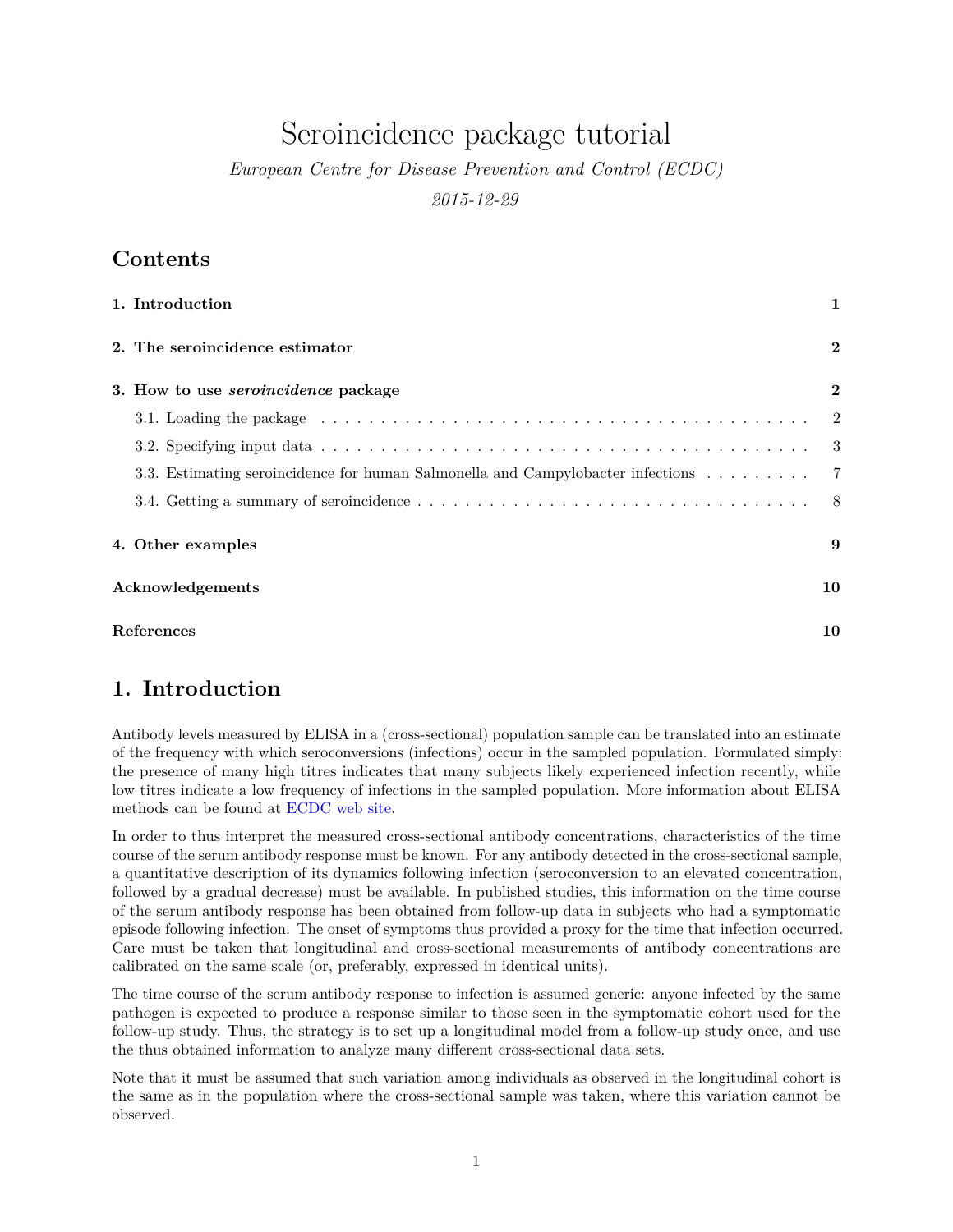Analysis of longitudinal data and estimation of the required parameters is separated from the estimation of seroincidences, because (1) there are few longitudinal data sets available and they are difficult (and expensive) to obtain, (2) such longitudinal models may be considered "generic", presumably describing a physiological phenomenon that is similar in any infected individual, and (3) setting up and running the longitudinal model requires additional skills, not necessary for use of the sero-incidence estimator package.

# <span id="page-1-0"></span>**2. The seroincidence estimator**

Package **seroincidence** was designed to use the longitudinal response characteristics by means of a set of parameters characterizing the longitudinal response of the selected serum antibodies. These parameters are peak concentrations and decay rates (describing the maximum antibody concentration reached after seroconversion and the rate with which the antibody concentration decreases, assuming first order, or exponential, kinetics).

Peak concentrations and decay rates may be provided as a set of parameters describing parametric distributions (a **gamma** distribution for the peak concentrations and an **inverse gamma** distribution for the decay rates, denoted by *A* and *k*, respectively), that characterize the heterogeneity of these response characteristics: peak concentrations and decay rates show considerable variation among individuals. This individual variation in antibody responses is accounted for by generating a Monte Carlo sample (default number of observations *n = 500* ) from these parametric distributions and calculating the resulting incidence (as in vignette [methodology.](methodology.pdf) [pdf,](methodology.pdf) equation (7)). Alternatively, these peak concentrations and decay rates may be provided as sets of Monte-Carlo samples, as can be obtained from longitudinal models (analyzed by *MCMC* methods). Note that, due to the limited number of parameter pairs, the generated incidence estimates will show minor variations: if the same calculation is run twice, the outcomes may differ slightly. If this variation should be undesired, the numbers of parameter pairs may be increased. This however will slow down the calculations.

Given these longitudinal response characteristics, the R-scripts delivered for the ECDC project provide a rapid and computationally simple method for calculating seroconversion rates, as published in (Teunis et al. 2012).

Given these longitudinal response characteristics, this package provide a rapid and computationally simple method for calculating seroconversion rates, as published in (Feller 1968).

The methods on which the seroincidence calculator is based were developed with publicly funded research. All procedures have been published and are open to the general public, including the core function on which the seroincidence calculator is based. To make the functionalities provided as broadly available as possible, R was chosen as the computing platform, because it is free and open source, and runs on any modern operating system.

# <span id="page-1-1"></span>**3. How to use** *seroincidence* **package**

This section provides step-by-step directions on the usage of the *seroincidence* package.

### <span id="page-1-2"></span>**3.1. Loading the package**

Functionality of the *seroincidence* package is made available to the end user only once the library is loaded into the current workspace. Assuming the package is installed already (covered in [installation.pdf\)](installation.pdf) loading it is achieved by running the following command in the R console (bear in mind that the text after character # is only a comment):

```
# Load package "seroincidence"
library(seroincidence)
```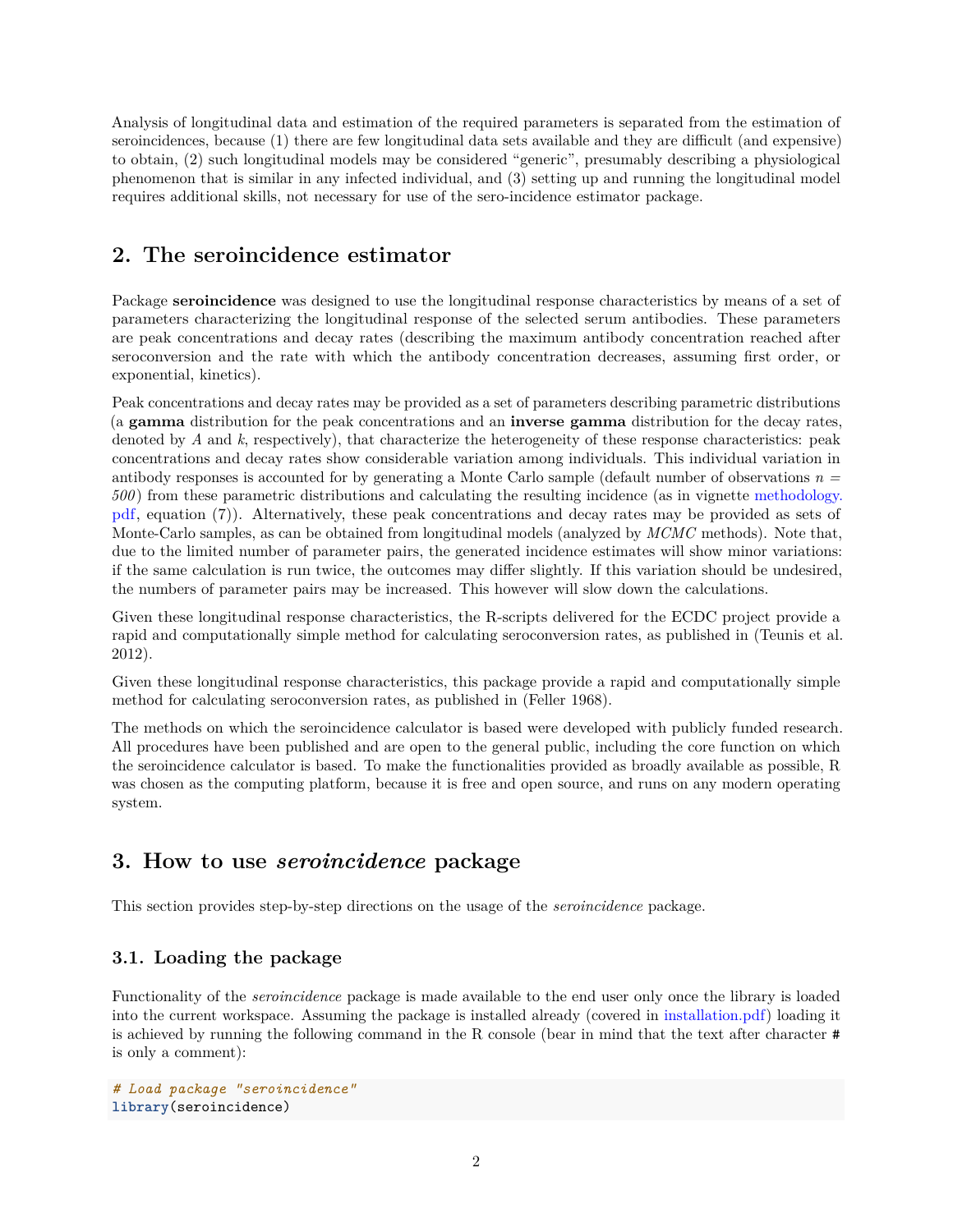At this moment you should have all functions required to run the seroincidence calculation available. You can check that by running:

```
# List all objects (functions and data) exposed by package "seroincidence"
ls("package:seroincidence")
```
Here is the resulting output:

```
## [1] "campylobacterResponseParams" "campylobacterSerologyData"
## [3] "estimateSeroincidence" "salmonellaSerologyData"
```
## [5] "simulateSalmonellaResponseParams" "simulateSerologyData"

We briefly describe the objects:

- [1] "campylobacterResponseParams": Monte Carlo sample of longitudinal response parameters `A` and `k` per antibody for Campylobacter collected with SSI ELISA procedure. Object class: `list`.
- [2] `campylobacterSerologyData`: Example antibody levels data measured in cross-sectional population sample for Campylobacter (Delft ELISA). Object class: `data.frame`.
- [3] `estimateSeroincidence`: Main function of the package. Estimates seroincidence based on supplied cross-section antibody levels data and longitudinal response parameters. Object class: `function`.
- [4] `salmonellaSerologyData`: Example antibody levels data measured in cross-sectional population sample for Salmonella (SSI Mixed ELISA). Object class: `data.frame`.
- [5] `simulateSalmonellaResponseParams`: Function to simulate the longitudinal response parameters `A` (peak level) and `k` (decay rate) per antibody for Salmonella. Object class: `function`.
- [6] `simulateSerologyData`: Function to simulate cross-sectional serology data for three antibodies: `IgG`, `IgM`, `IgA`. Object class: `function`.

### <span id="page-2-0"></span>**3.2. Specifying input data**

There are two sets of inputs to the serology calculator that must always be specified:

- a) Antibody levels measured in cross-sectional population sample (see salmonellaSerologyData, campylobacterSerologyData, simulateSerologyData above).
- b) Longitudinal response characteristic as pair of peak concentrations and decay parameters (A, k) (see simulateSalmonellaResponseParams, campylobacterResponseParams above).

We start with loading antibody levels measured in cross-sectional population sample.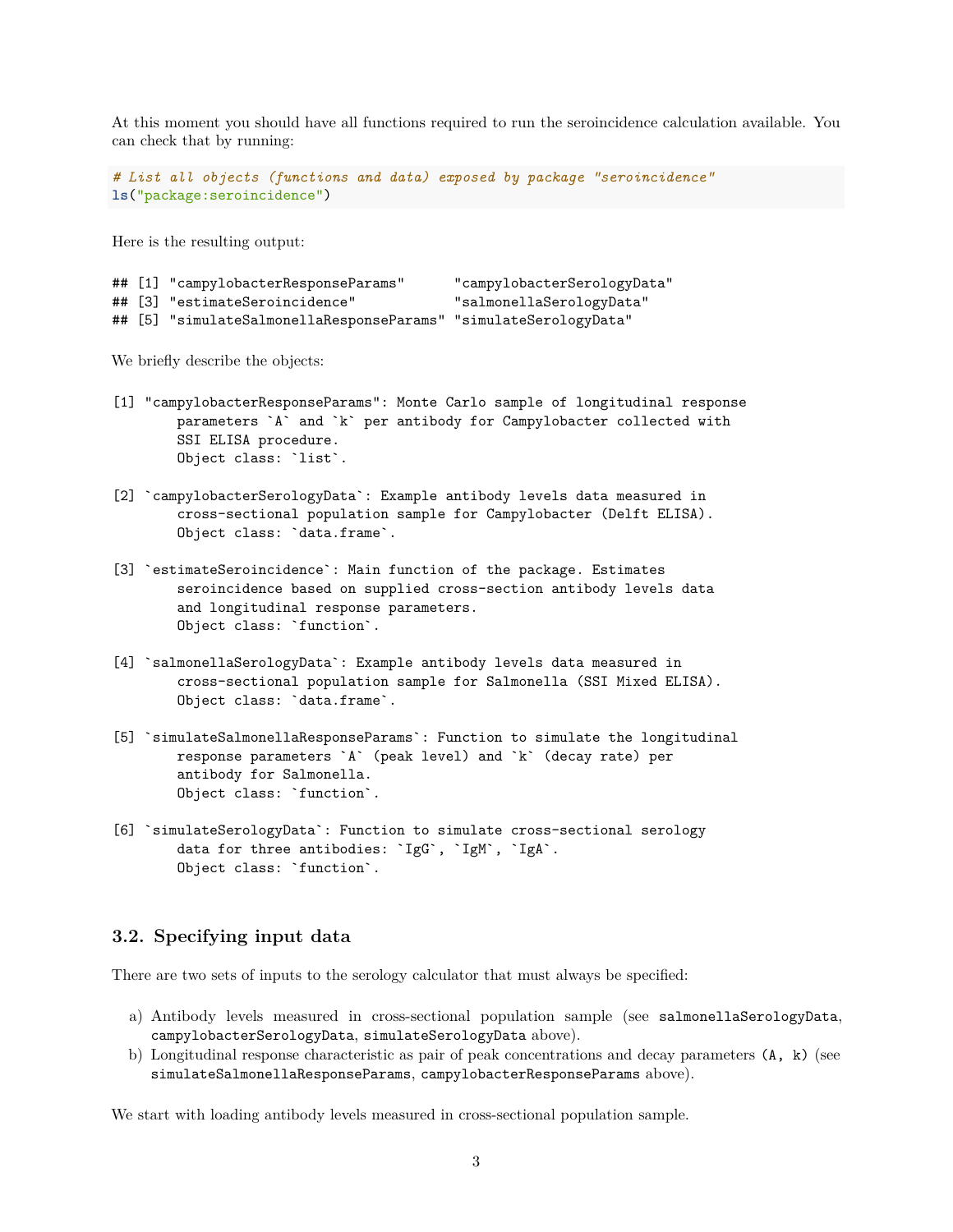#### **3.2.1. Specifying cross-sectional antibody levels data**

The user has many options of providing this data to the calculator. Here are a few:

#### **a) Using supplied sample data**

Data sets salmonellaSerologyData and campylobacterSerologyData provide examples of cross-sectional antibody levels data for Salmonella and Campylobacter, respectively. They are loaded into the workspace as soon as the package is loaded, therefore they can be referenced right away. Here are small exempts from these data sets:

*# Show first rows of "salmonellaSerologyData" data.frame* **head**(salmonellaSerologyData)

## id IgG IgM IgA sex age ## 1 1800002 0.13 0.09 0.050 1 35 ## 2 1800005 0.36 0.14 0.160 2 47 ## 3 3500002 0.22 0.20 0.050 1 54 ## 4 1800003 0.70 0.21 0.001 1 28 ## 5 3500003 0.26 0.22 0.080 1 38 ## 6 2100005 0.12 0.16 0.040 2 37

```
# Show first rows of "campylobacterSerologyData" data.frame
head(campylobacterSerologyData)
```
## IgG IgM IgA ## 1 0.960035 0.588600 0.302515 ## 2 0.320800 0.191485 0.283095 ## 3 0.720960 0.718775 0.307855 ## 4 0.896630 0.303260 0.242810 ## 5 0.351110 1.223450 0.515610 ## 6 1.061600 0.710760 0.534545

Let us assign one of the sets to variable serologyData:

```
# Assign data.frame "salmonellaSerologyData" to object named "serologyData"
serologyData <- salmonellaSerologyData
```
In this particular example sex = 1 denotes "male" and sex = 2 denotes "female".

We shall pass this object later to the calculator. Of course, object salmonellaSerologyData can be used as an argument of the calculator directly as well.

#### **b) Simulating data from parametric model**

Another option is to generate cross-sectional data from the supplied Monte-Carlo simulation function simulateSerologyData. This function only exists for testing/training, the simulations do not represent outcomes of any seroconversion process. The underlying parametric models are log-Normal distributions with parameters:

- $IgG: mu = 1.246$ , sd = 0.757
- IgM:  $mu = -0.764$ , sd = 0.413
- $IgA: mu = -1.13$ , sd = 0.318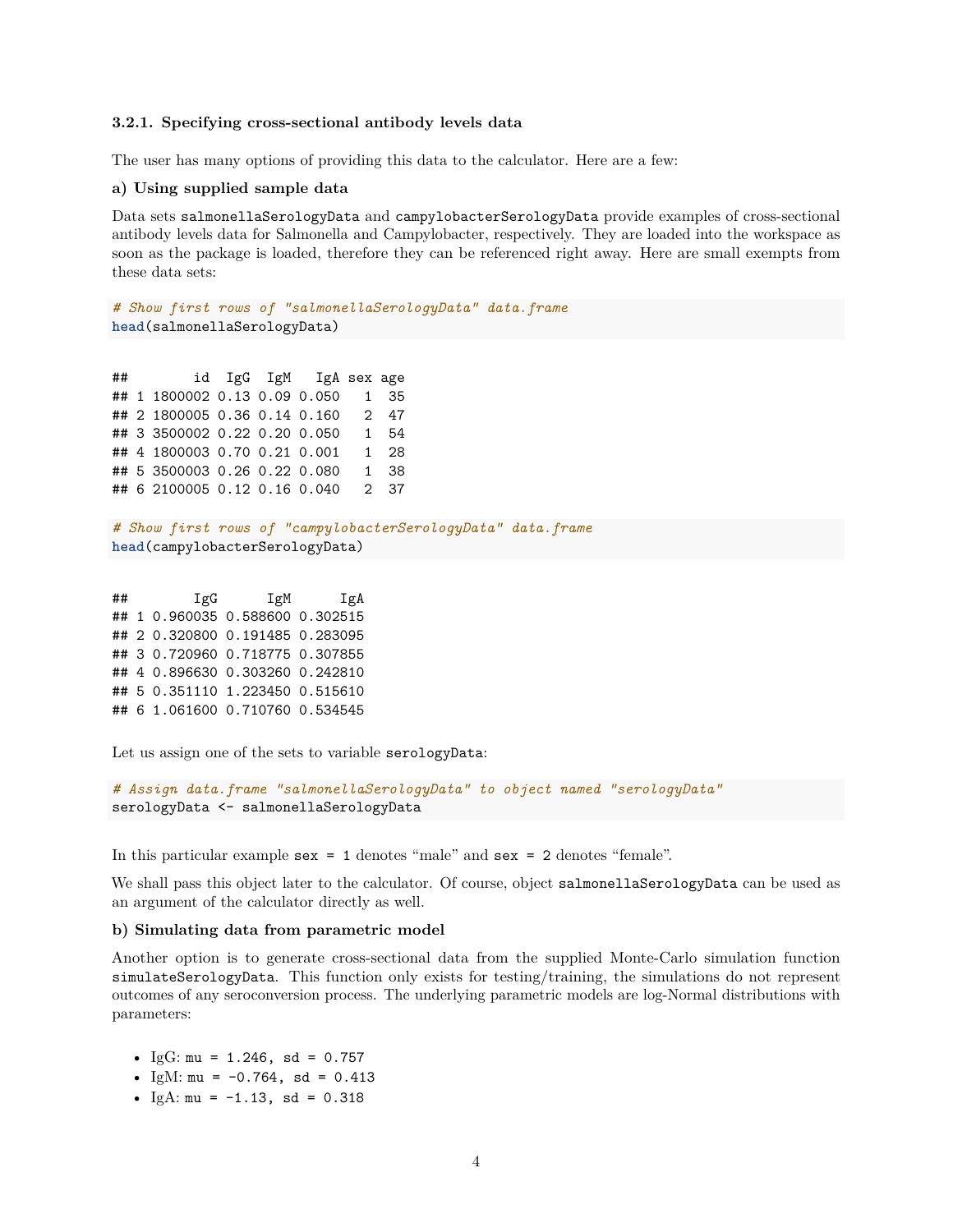By default, 500 observations are generated if no argument **n** is supplied  $(n=$ number of observations). In the following example we override the default number of generated observations and set it to 300:

```
# Assign output of function "simulateSerologyData" to object named "serologyData"
serologyData <- simulateSerologyData(n = 300)
# Show first rows of object "serologyData"
head(serologyData)
```
## IgG IgM IgA ## 1 2.697145 0.4907698 0.2634563 ## 2 4.520141 0.8373940 0.6295903 ## 3 1.641992 0.3637384 0.3139299 ## 4 8.014495 0.3505074 0.5222766 ## 5 1.666772 0.9689420 0.3486882 ## 6 24.879401 0.5259398 0.2968051

#### **c) Loading from external files**

Finally, user can load her/his own data into an R session. Details on loading specific file types can be found in online R manual on [R Data Import/Export] [\(http://cran.r-project.org/doc/manuals/r-release/R-data.html\)](http://cran.r-project.org/doc/manuals/r-release/R-data.html).

It is important that the input data is in a tabular form with each column containing levels measured for a single antibody type. Column name should indicate name of the measured antibody. For instance, a comma separated file with the following content:

IgG, IgM, IgA 5.337300, 0.4414653, 0.3002395 3.534118, 0.3888226, 0.3543486 2.144549, 0.3320178, 0.3884205 2.957854, 0.4967764, 0.3472340

is a valid cross-sectional data set. Suppose this file is named c:\cross-sectional-data.csv. Then it can be loaded into R like this:

```
# Read content of file "c:\\cross-sectional-data.csv" into object named "serologyData"
serologyData <- read.csv(file = "c:\\cross-sectional-data.csv")
```
Please, note that the cross-sectional data set can include extra columns allowing performing the seroincidence calculations stratified per factors available in those data. For instance, data set salmonellaSerologyData includes factors sex and age.

#### **3.2.2. Specifying longitudinal response parameters (A, k)**

The longitudinal response parameters set consists of two items:

- $A =$  antibody peak level (ELISA units)
- $k =$  antibody decay rate (1/days for the current longitudinal parameter sets)

Please, refer to vignette <methodology.pdf> for more details on the underlying methodology.

End user has three options for loading the response parameters into R session: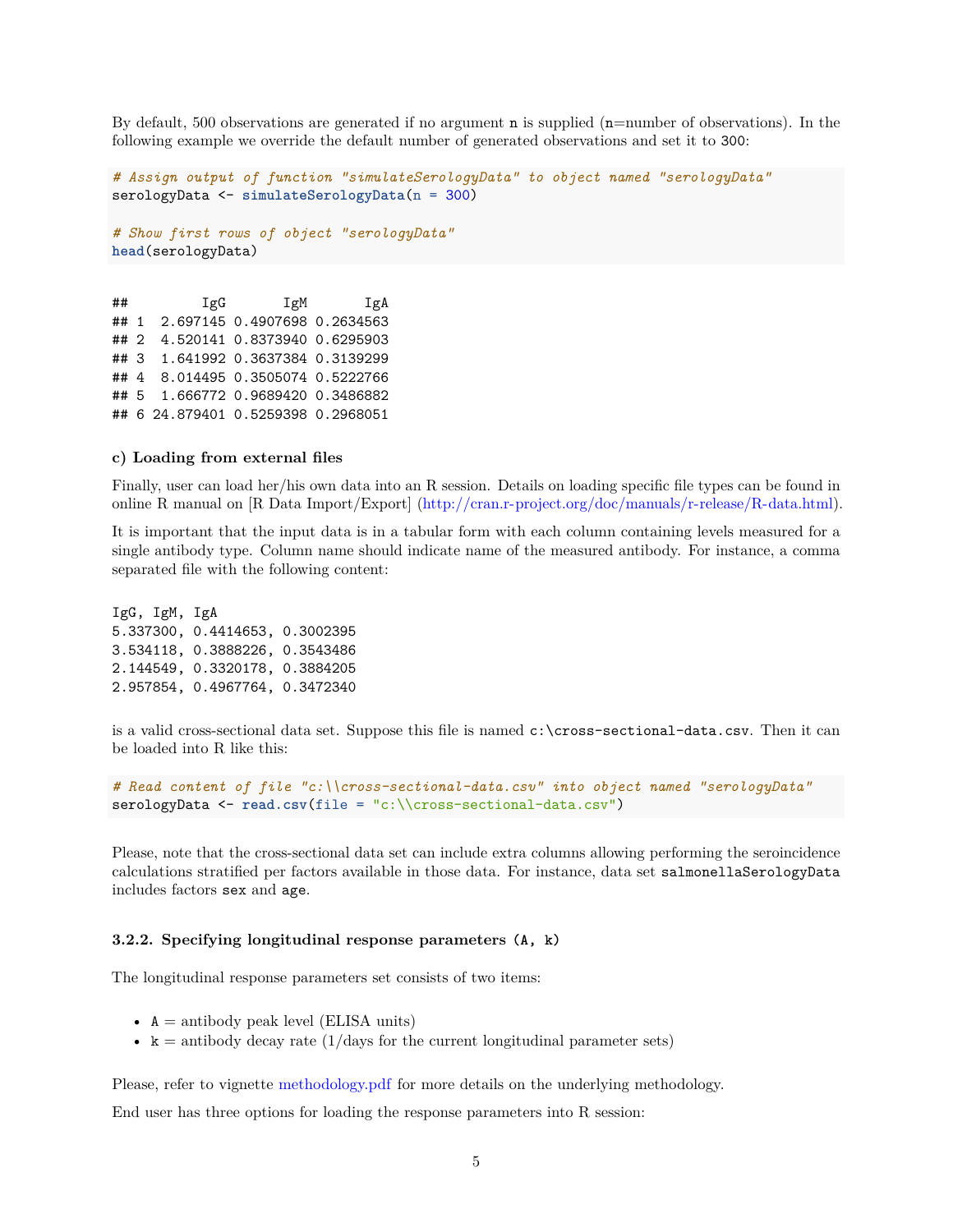#### **a) Using supplied data**

For Campylobacter there is a data set provided by the package including Monte-Carlo sample of longitudinal response parameters, campylobacterResponseParams. This object is a list containing two data.frame objects named A and k. Let's have a pick into each of these two data sets separately (notice character \$ indicating a subobject of the parent object):

```
# Show first rows of data.frame "A" in list "campylobacterResponseParams"
head(campylobacterResponseParams$A)
```
## IgG IgM IgA ## 1 1.5841532 0.8079065 0.7003339 ## 2 1.8657514 0.4662612 0.4881885 ## 3 1.3126431 0.9829273 0.7607791 ## 4 1.1131536 0.1463502 1.5342800 ## 5 1.4794378 0.1940006 0.2454033 ## 6 0.9348555 0.7127425 0.9043005

```
# Show first rows of data.frame "k" in list "campylobacterResponseParams"
head(campylobacterResponseParams$k)
```
## IgG IgM IgA ## 1 0.001312580 0.0012365599 0.022609111 ## 2 0.001438733 0.0010868782 0.021309170 ## 3 0.001351047 0.0013366391 0.016486080 ## 4 0.001048270 0.0009022539 0.014820666 ## 5 0.001274966 0.0005063741 0.005397104 ## 6 0.001437053 0.0013184843 0.017098452

Such data set is provided only for Campylobacter. Let us assign object campylobacterResponseParams to variable responseParams:

responseParams <- campylobacterResponseParams

#### **b) Simulating data from parametric model**

Alternatively, for Salmonella an example of the A and k parameters can be generated using function simulateSalmonellaResponseParams provided by the package:

responseParams <- **simulateSalmonellaResponseParams**()

Similarly to function simulateSerologyData this function also accepts argument n specifying the number of observations to simulate. The default is n = 500.

The underlying parametric models for peak levels A are Gamma distributions with parameters:

- IgG: shape =  $1.1175$ , scale =  $0.848$
- IgM: shape =  $1.337$ , scale =  $0.902$
- IgA: shape =  $1.205$ , scale =  $0.651$

The underlying parametric models for decay rates k are Inverse Gamma distributions with parameters:

• IgG: shape =  $0.869$ , scale =  $1/728.5$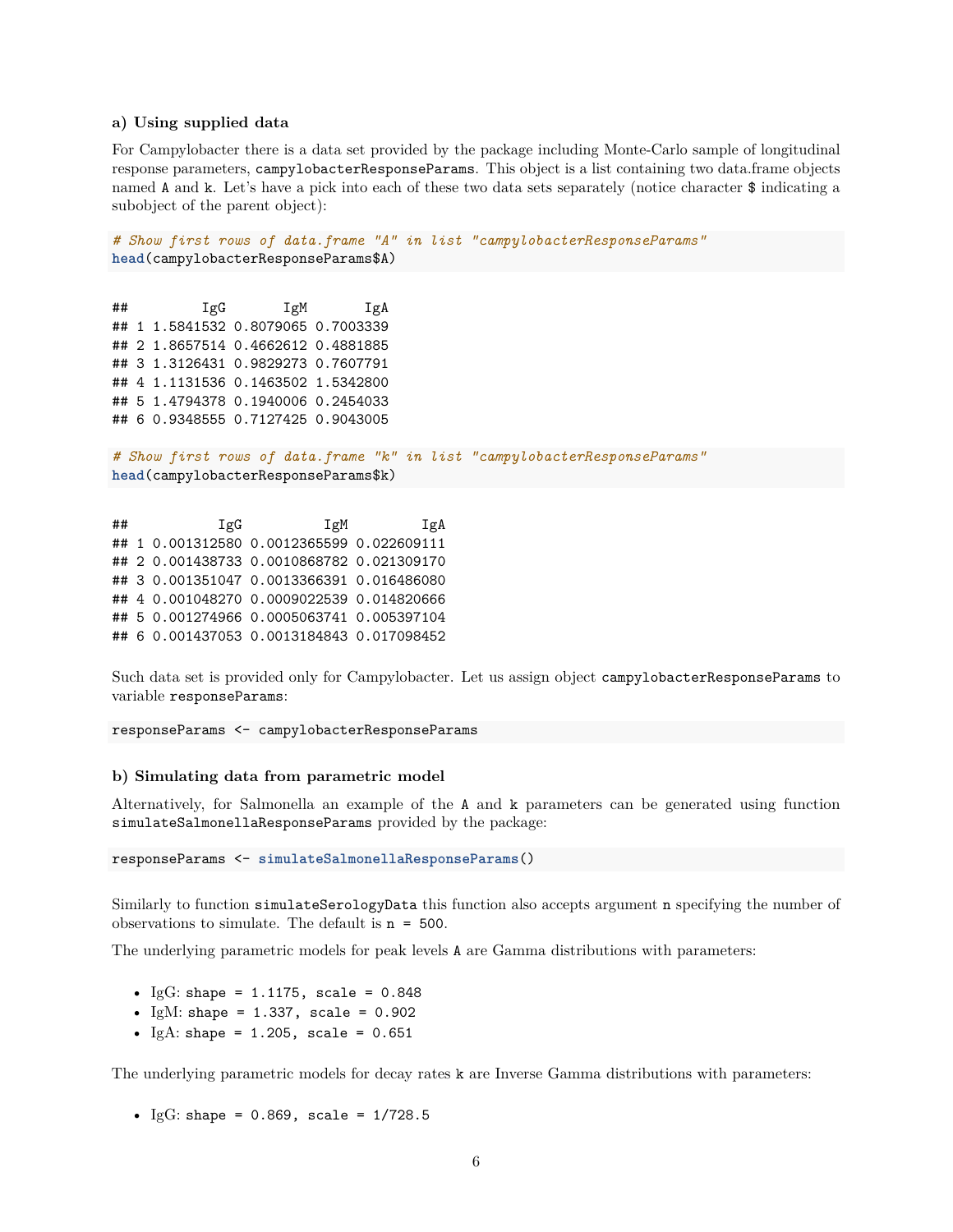- IgM: shape =  $0.731$ , scale =  $1/514.6$
- IgA: shape =  $1.759$ , scale =  $1/132/5$

#### **c) Loading from external files**

Alternatively, this data can be loaded from an external file. Bear in mind, that most likely your data is organized into two files, separately for parameters A and k. Assuming that the data is saved into csv files named A.csv and k.csv the end user would run the following code in order to create a valid input to the calculator:

```
AData <- read.csv(file = "A.csv")
kData <- read.csv(file = "k.csv")
# Create a list named "responseData" containing objects named "A" and "k"
responseParams <- list(A = AData, k = kData)
```
Note that object responseParams is a list with two dataframes named A and k as required.

### <span id="page-6-0"></span>**3.3. Estimating seroincidence for human Salmonella and Campylobacter infections**

Main calculation function provided by package *seroincidence* is called estimateSeroincidence. It takes several arguments:

- data: A data frame with the cross-sectional data. This may be the whole data set loaded from file, but can also be a subset, e.g.  $data = serologyData[1, 1]$  to use only the first row. In this tutorial this is the data loaded into variable serologyData. It is a required input.
- antibodies: A list of antibodies to be used. This can be a triplet (antibodies =  $c("IgG", "IgM",$ "IgA")) or any single antibody (antibodies =  $c("IgG")$ ) or a combination of any two antibodies. It is a required input.
- strata: A list of categories to stratify data. The column age in the example data set can be used as an example. If strata = "" the whole data set is treated as a single stratum; if each sample is assigned a unique identifier (e.g. strata = "id") there are as many strata as there are samples and an incidence estimate is calculated for each sample. If not specified, then strata is initialized to "".
- Ak: A list with the longitudinal parameters for all antibodies specified. In this tutorial this is the data loaded into variable responseParams. It is a required input.
- censorLimits: A list of cutoff levels, one for each antibody used. It is a required input.
- showProgress: A Boolean input indicating whether or not to show progress of the calculation. It is an optional input. If not specified then it is initialized to FALSE.

Here is an example of the Salmonella seroincidence calculation for three antibodies measured, stratified per sex, and with measurements below 0.25 removed:

```
# Assign output of function "estimateSeroincidence" to object named "seroincidenceData"
serologyData <- salmonellaSerologyData
responseParams <- simulateSalmonellaResponseParams()
seroincidenceData <- estimateSeroincidence(data = serologyData,
                                antibodies = c("IgG", "IgM", "IgA"),
                                strata = "sex",Ak = responseParams,
                                censorLimits = list(IgG = 0.25, IgM = 0.25, IgA = 0.25))
```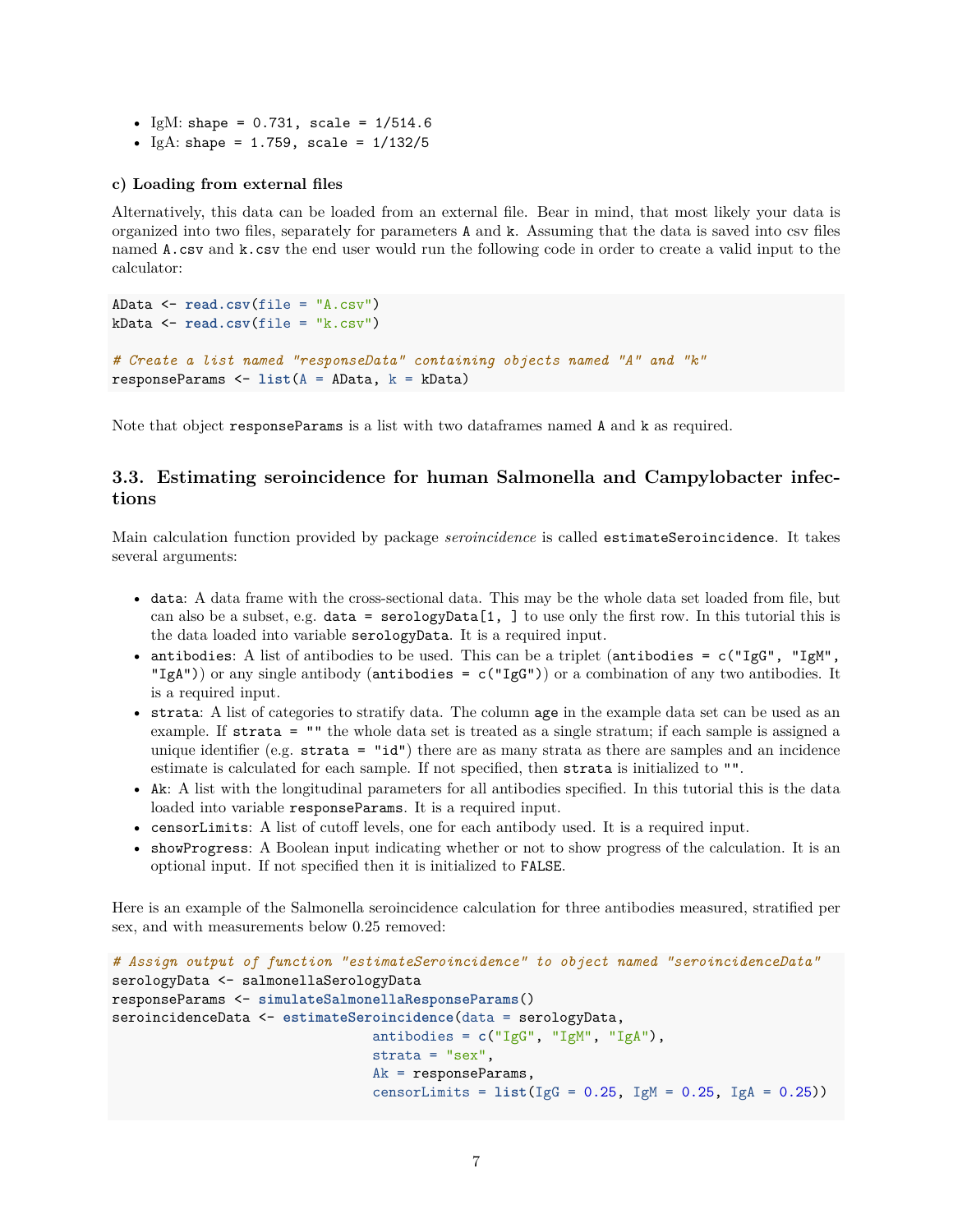```
# Show content of the output variable
print(seroincidenceData)
# or simply type in the console: 'seroincidenceData' (without "'") and press ENTER
```
The following text should be printed.

```
## Seroincidence object estimated given the following setup:
## a) Antibodies: IgG, IgM, IgA
## b) Strata: sex
## c) Censor limits: IgG = 0.25, IgM = 0.25, IgA = 0.25
##
## This object is a list containing the following items:
## Fits - List of outputs of optim function per stratum.
## Antibodies - Input parameter antibodies of function estimateSeroincidence.
## Strata - Input parameter strata of function estimateSeroincidence.
## CensorLimits - Input parameter censorLimits of function estimateSeroincidence.
##
## Call summary function to obtain output results.
```
The most important output is subobject Fits containing raw results on the output incidence. Translation of these raw results is provided by a custom function summary explained in the following section.

The cutoff argument is based on censoring of the observed serum antibody measurements (Strid et al. 2001). Using different censoring levels will produce different results. Choosing higher cut-off causes the estimates of lambda to decrease. Results should be published together with the chosen cut-off values.

Cut-off levels must always be specified when calling function estimateSeroincidence (argument censorLimits). Value 0 should be set for antibody measurements where no censoring is needed, for instance

censorLimits <- **list**(IgG = 0, IgM = 0, IgA = 0)

#### <span id="page-7-0"></span>**3.4. Getting a summary of seroincidence**

Output of the calculator should be passed in to function summary calculating output results:

```
summary(seroincidenceData)
```

```
## Seroincidence estimated given the following setup:
## a) Antibodies: IgG, IgM, IgA
## b) Strata: sex
## c) Censor limits: IgG = 0.25, IgM = 0.25, IgA = 0.25
## d) Quantiles: 0.025, 0.975
## e) Seroincidence estimates
## Lambda Lambda.lwr Lambda.upr Deviance Convergence Stratum
## 1 0.1218136 0.10788284 0.1375432 2144.977 0 1
## 2 0.1063245 0.09367877 0.1206772 1908.507 0 2
```
The summary function returns a list of objects as well. It contains sub-objects Antibodies, Strata, CensorLimits, Quantiles and Results.

The most important sub-object of the output of the summary functions is Results, containing estimates of Lambda (annual incidence) together with their lower and upper bounds (Lambda.lwr and Lambda.upr,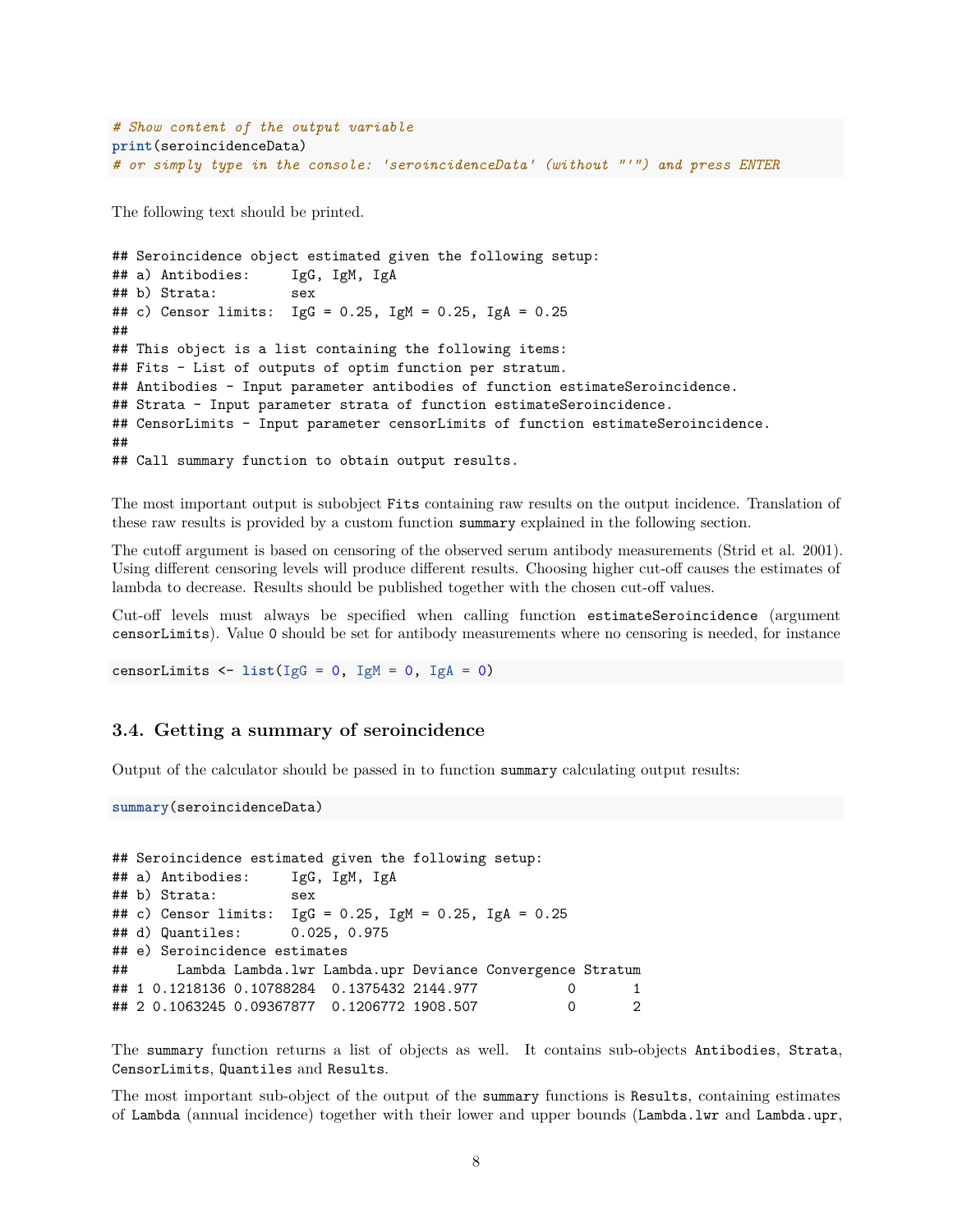respectively). The default lower bound is 2.5% and the upper bound is 97.5% of the distribution of Lambda. These values can be changed (see [Other examples\)](#page-8-0).

In this particular example lambda=0.12 for stratum 1 means that yearly 12% of people are infected based on the sample.

Optionally, the summary function returns also Deviance (negative log likelihood at the estimated Lambda) and Convergence (indicator returned by function optim; value of 0 indicates convergence).

It may be beneficial to assign output of this function to a variable for further analysis:

```
# Compute seroincidence summary and assign to object "seroincidenceSummary"
seroincidenceSummary <- summary(seroincidenceData)
```

```
# Show the results
seroincidenceSummary$Results
```

| ## |  |                                                  | Lambda Lambda.lwr Lambda.upr Deviance Convergence Stratum |    |
|----|--|--------------------------------------------------|-----------------------------------------------------------|----|
|    |  | ## 1 0.1218136 0.10788284     0.1375432 2144.977 |                                                           |    |
|    |  |                                                  |                                                           | -2 |

As one may note it is a dataframe with six columns that can be later post-processed with custom calculations.

### <span id="page-8-0"></span>**4. Other examples**

The following examples show the standard procedure for estimating seroincidence.

*# Calculate seroincidence rates for Salmonella*

```
# 1. Define cross-sectional data
serologyData <- salmonellaSerologyData
# 2. Define longitudinal response data (simulate 1000 observations)
responseParams <- simulateSalmonellaResponseParams(n = 1000)
# 3. Define cut-offs
cutoffs <- list(IgG = 0.25, IgM = 0.25, IgA = 0.25)
# 4a. Calculate seroincidence rates by age (triplet of titres)...
seroincidenceData <- estimateSeroincidence(data = serologyData,
                        antibodies = c("IgG", "IgM", "IgA"),
                        strata = "age",Ak = responseParams,
                        censorLimits = cutoffs,
                        showProgress = TRUE)
# 4b. ...or calculate a single seroincidence rate for all serum samples (triplet of titres)...
seroincidenceData <- estimateSeroincidence(data = serologyData,
                        antibodies = c("IgG", "IgM", "IgA"),
                        strata = ",
                        Ak = responseParams,
                        censorLimits = cutoffs)
```